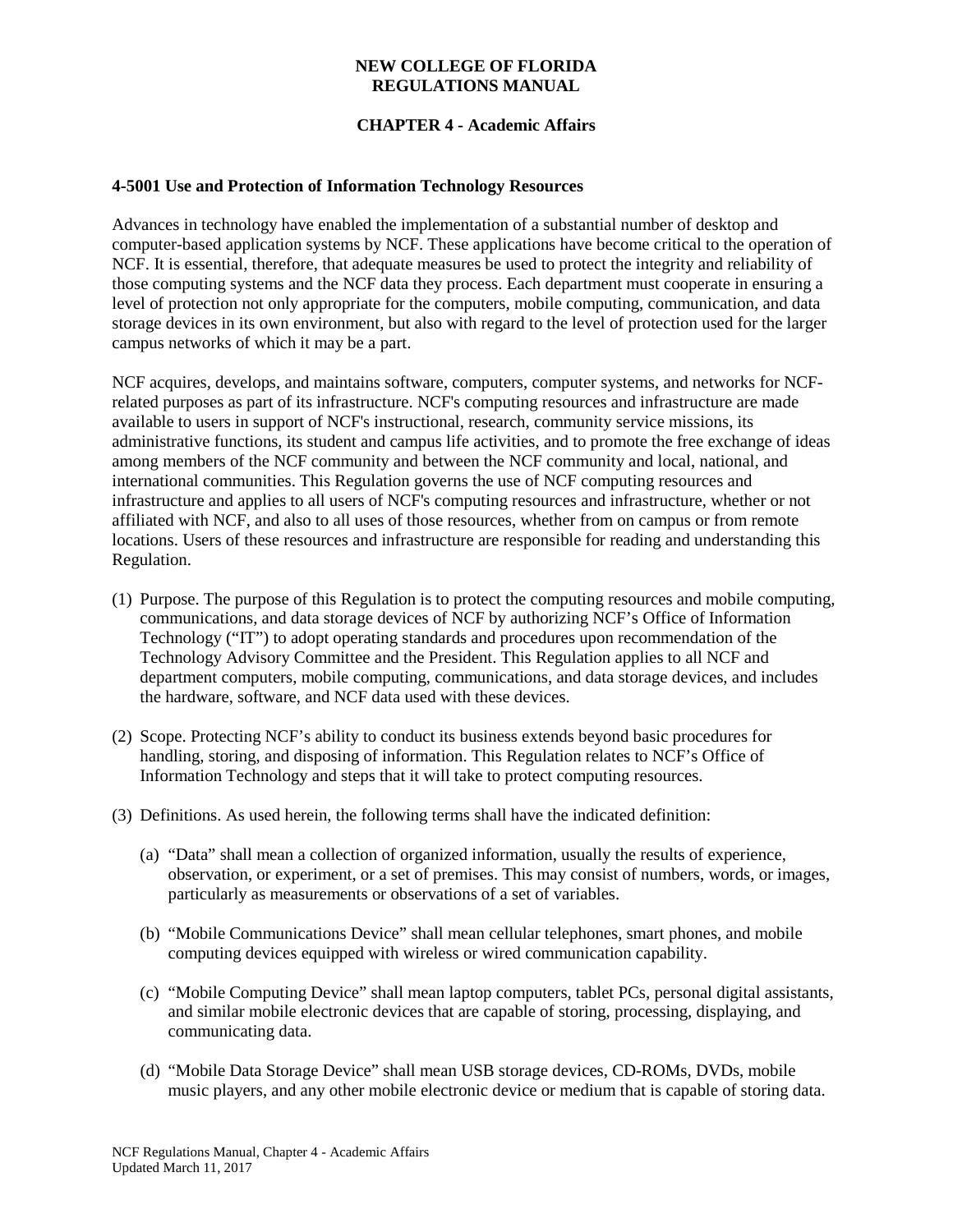### **NEW COLLEGE OF FLORIDA REGULATIONS MANUAL**

# **CHAPTER 4 - Academic Affairs**

- (e) "Academic Network" shall mean a network, separate from the campus administrative network, managed by an academic division for the purposes of teaching and research.
- (f) "Administrative Network" shall mean those networks managed by NCF Office of Information Technology.
- (4) Adoption of Operating Standards and Procedures. The Office of Information Technology shall be responsible for establishing, maintaining, and deploying appropriate operating standards and procedures NCF-wide to protect the computing resources under its control, including but not limited to computer software, desktop computers, mobile computing, communications, data storage devices, and the campus administrative network. Standards and procedures shall be adopted upon recommendation of the Technology Advisory Committee and the President, and address the following areas.

### (a) Risk Management

- 1. Data Security. This includes defining user responsibilities to protect and safeguard user identifications and passwords, providing the means by which employees can remotely access sensitive or confidential resources from insecure networks such as wireless and public internet service providers. In addition, the disposition of NCF computing resources in the possession of terminated employees shall be addressed. Standards and procedures shall be developed, established, and maintained for the protection of confidential data against unauthorized access, regardless of form, computing environment or location. This shall include the use of mobile computing, communications, or data storage devices to store sensitive or confidential data as well as the management of data residing on the hard drives of any equipment that is transferred or surplused.
- 2. Standards and procedures shall also be established to control access to the administrative and academic data networks, as needed, to prevent unauthorized access to networks, computers and data, and to minimize intrusions and attacks by various types of malware. Individual departments, divisions, or other discrete operating units within the College may define "conditions of use" for academic networks under their control. These statements must be consistent with this overall Regulation, but may provide additional detail, guidelines, and/or restrictions including specifying the type of data that will be contained on the network, identifying data that is considered sensitive or confidential, granting and removal of access, management of systems and services, troubleshooting problems, compliance with NCF Regulations and state and federal audit guidelines and/or creating procedures that will act as compensating controls, and initiating disciplinary action against those responsible for inappropriate activity related to the academic network. These individual departments, divisions, or other discrete operating units are responsible for publicizing both the Regulations they establish and their policies concerning the authorized and appropriate use of the network for which they are responsible.
- 3. Equipment Protection. This includes reducing the risk of physical loss, damage, or theft to campus-based computer equipment and components, as well as mobile computing, communications, and data storage devices.